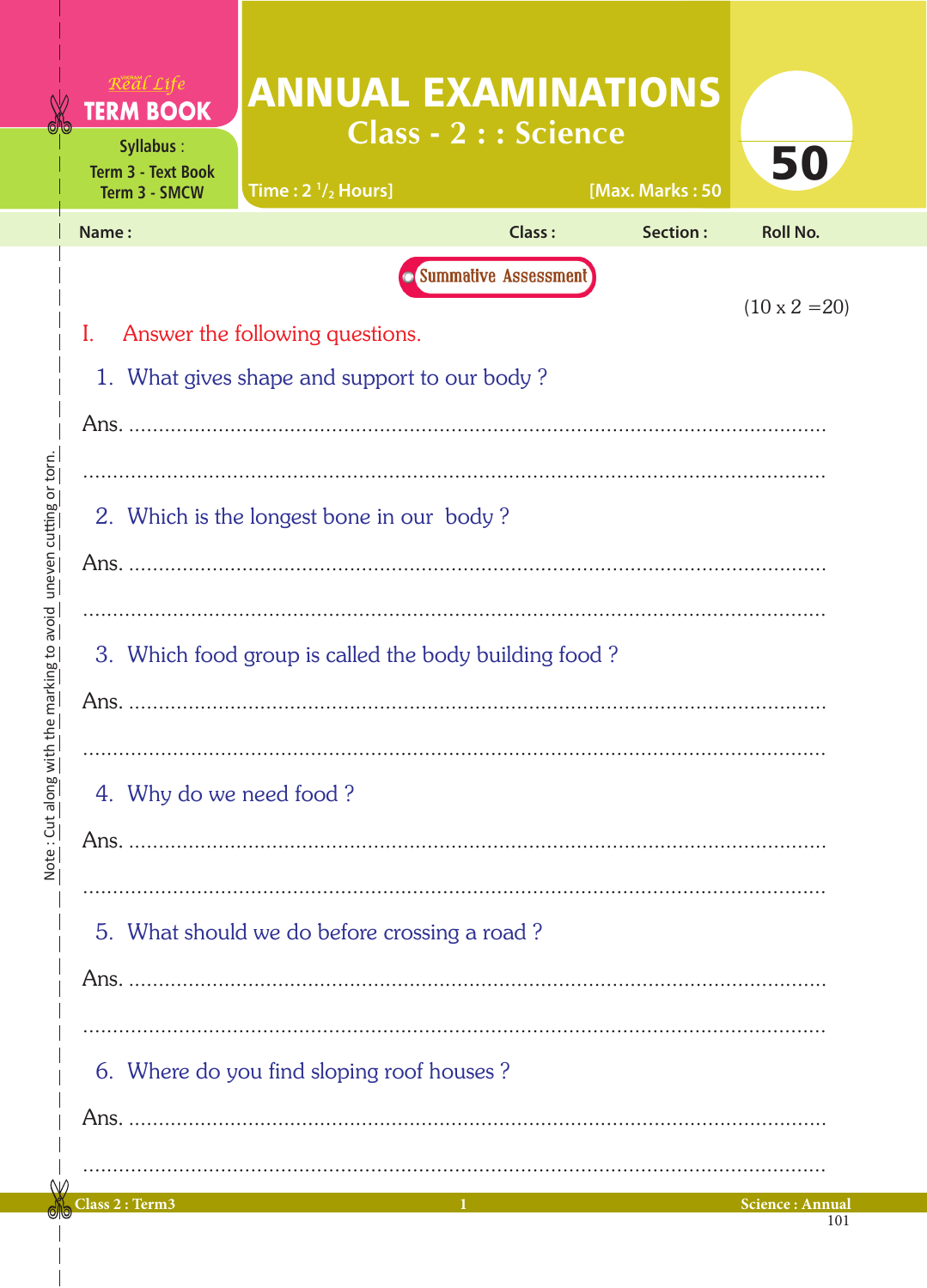| 7. What is special about a houseboat?    |                                              |               |                    |  |
|------------------------------------------|----------------------------------------------|---------------|--------------------|--|
|                                          |                                              |               |                    |  |
|                                          |                                              |               |                    |  |
|                                          | 8. What should we do if a person gets hurts? |               |                    |  |
|                                          |                                              |               |                    |  |
|                                          |                                              |               |                    |  |
| 9. Which part of our body has no bones?  |                                              |               |                    |  |
|                                          |                                              |               |                    |  |
|                                          |                                              |               |                    |  |
| 10. Why should we do exercise?           |                                              |               |                    |  |
|                                          |                                              |               |                    |  |
|                                          |                                              |               |                    |  |
|                                          | <b>• Formative Assessment</b>                |               |                    |  |
|                                          |                                              |               | $(5 \times 1 = 5)$ |  |
| II. Choose the correct answer.           |                                              |               |                    |  |
| 1. Number of bones present in an adult   |                                              |               |                    |  |
| a) 350                                   | $b)$ 306                                     | c) $206$      |                    |  |
| 2. This is a protein.                    |                                              |               |                    |  |
| a) rice                                  | b) potato                                    | c) meat       |                    |  |
| 3. The Eskimos live in                   |                                              |               | (                  |  |
| a) caravans                              | b) igloos                                    | c) houseboats |                    |  |
| 4. Cement is used in the construction of |                                              |               |                    |  |
| a) kachcha houses b) pucca houses        |                                              | c) houseboats |                    |  |
| 5. Fibre is present in                   |                                              |               |                    |  |
| a) butter                                | b) oils                                      | c) vegetables |                    |  |
|                                          |                                              |               |                    |  |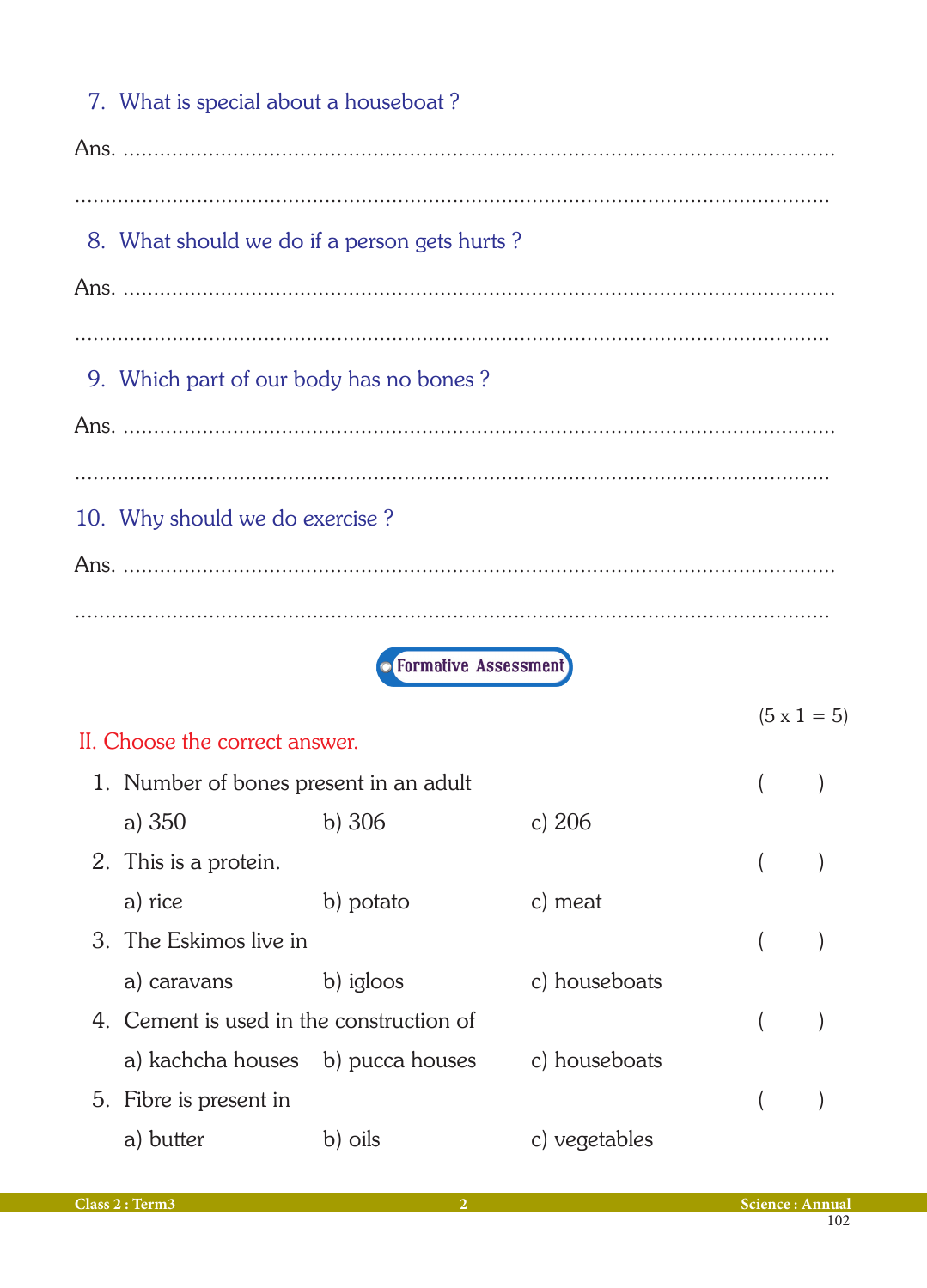|                                        |                                                                                                                                                                                                                                                                                                                                                                                                                    |        |              |         |                  |  |  | $ C = 1 X C $      |
|----------------------------------------|--------------------------------------------------------------------------------------------------------------------------------------------------------------------------------------------------------------------------------------------------------------------------------------------------------------------------------------------------------------------------------------------------------------------|--------|--------------|---------|------------------|--|--|--------------------|
|                                        | III. Fill in the blanks with the words given in the box.<br>[vitamins skin bones foot path house]                                                                                                                                                                                                                                                                                                                  |        |              |         |                  |  |  |                    |
|                                        | 1. We all need a $\frac{1}{\sqrt{1-\frac{1}{\sqrt{1-\frac{1}{\sqrt{1-\frac{1}{\sqrt{1-\frac{1}{\sqrt{1-\frac{1}{\sqrt{1-\frac{1}{\sqrt{1-\frac{1}{\sqrt{1-\frac{1}{\sqrt{1-\frac{1}{\sqrt{1-\frac{1}{\sqrt{1-\frac{1}{\sqrt{1-\frac{1}{\sqrt{1-\frac{1}{\sqrt{1-\frac{1}{\sqrt{1-\frac{1}{\sqrt{1-\frac{1}{\sqrt{1-\frac{1}{\sqrt{1-\frac{1}{\sqrt{1-\frac{1}{\sqrt{1-\frac{1}{\sqrt{1-\frac{1}{\sqrt{1-\frac{1}{$ |        |              |         |                  |  |  |                    |
| 2.                                     | help us to keep our body healthy.<br>3. Bones and muscles are covered with ____________.                                                                                                                                                                                                                                                                                                                           |        |              |         |                  |  |  |                    |
|                                        |                                                                                                                                                                                                                                                                                                                                                                                                                    |        |              |         |                  |  |  |                    |
|                                        | 4. Walk only on the ____________.                                                                                                                                                                                                                                                                                                                                                                                  |        |              |         |                  |  |  |                    |
|                                        | 5. Muscles are attached to the ___________.                                                                                                                                                                                                                                                                                                                                                                        |        |              |         |                  |  |  |                    |
|                                        |                                                                                                                                                                                                                                                                                                                                                                                                                    |        |              |         |                  |  |  |                    |
|                                        | IV. Write 'True' or 'False'.                                                                                                                                                                                                                                                                                                                                                                                       |        |              |         |                  |  |  | $(6 \times 1 = 6)$ |
| 1. We should follow traffic rules.     |                                                                                                                                                                                                                                                                                                                                                                                                                    |        |              |         |                  |  |  |                    |
| 2. Bones and muscles work separately.  |                                                                                                                                                                                                                                                                                                                                                                                                                    |        |              |         |                  |  |  |                    |
| 3. It is not good to go to swim alone. |                                                                                                                                                                                                                                                                                                                                                                                                                    |        |              |         |                  |  |  |                    |
| 4. We should tease stray animals.      |                                                                                                                                                                                                                                                                                                                                                                                                                    |        |              |         |                  |  |  |                    |
| 5. Hut is made of cement.              |                                                                                                                                                                                                                                                                                                                                                                                                                    |        |              |         |                  |  |  |                    |
|                                        |                                                                                                                                                                                                                                                                                                                                                                                                                    |        |              |         |                  |  |  |                    |
| 6. Our body works all the time.        |                                                                                                                                                                                                                                                                                                                                                                                                                    |        |              |         |                  |  |  |                    |
|                                        |                                                                                                                                                                                                                                                                                                                                                                                                                    |        |              |         |                  |  |  | $(4 \times 1 = 4)$ |
| V.                                     | Match the following.                                                                                                                                                                                                                                                                                                                                                                                               |        |              |         |                  |  |  |                    |
|                                        | A                                                                                                                                                                                                                                                                                                                                                                                                                  |        |              |         | B                |  |  |                    |
|                                        | 1. Dal and nuts                                                                                                                                                                                                                                                                                                                                                                                                    | ſ      | $\mathbf{I}$ | a) fats |                  |  |  |                    |
|                                        | 2. Cabbage and tomato                                                                                                                                                                                                                                                                                                                                                                                              | $\Box$ | $\mathbf{I}$ |         | b) carbohydrates |  |  |                    |
|                                        | 3. Cheese and ghee                                                                                                                                                                                                                                                                                                                                                                                                 | L      | 1            |         | c) proteins      |  |  |                    |
|                                        | 4. Rice and chapattis                                                                                                                                                                                                                                                                                                                                                                                              |        |              |         | d) vegetables    |  |  |                    |